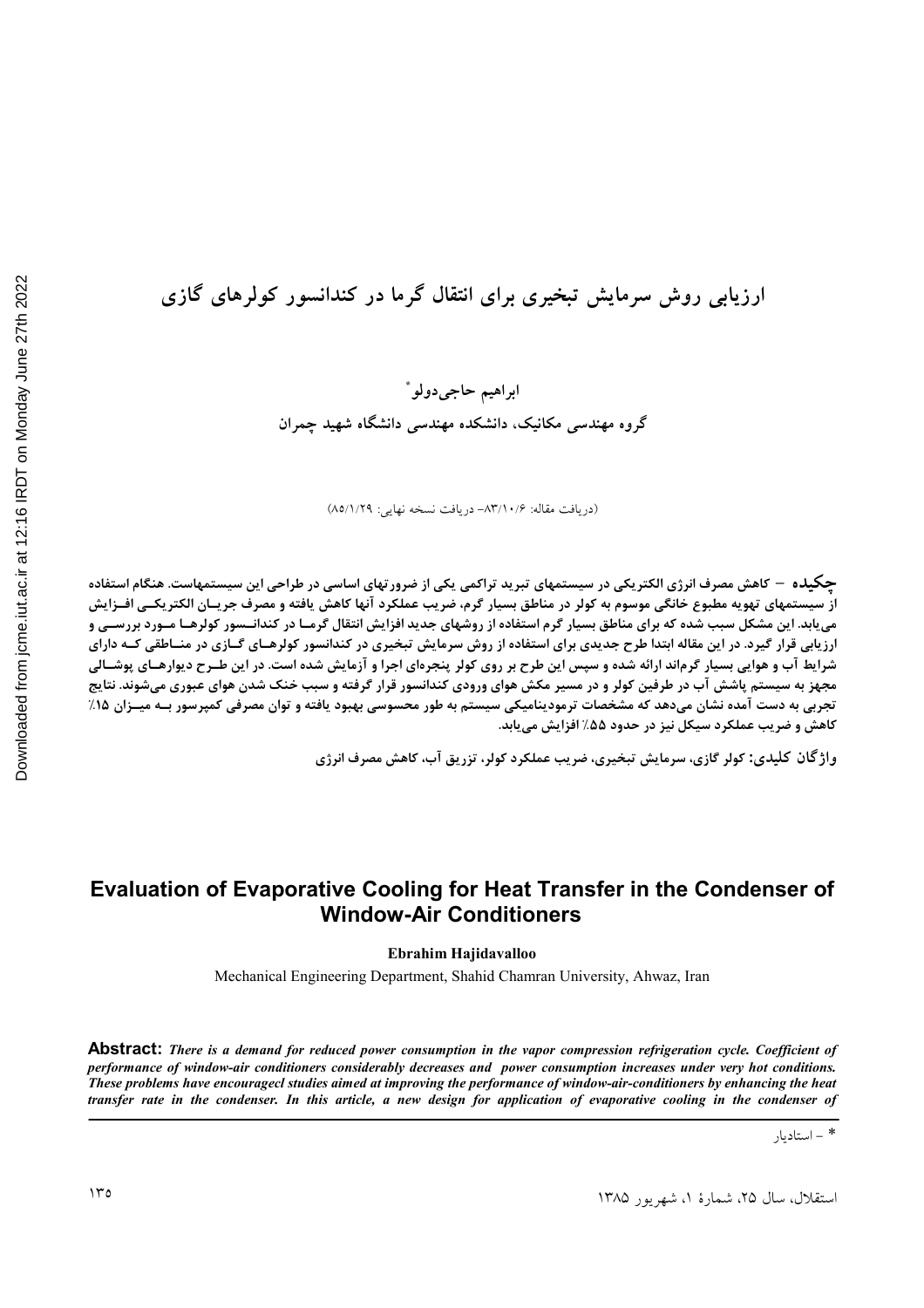window-air conditioners is introduced and experimentally investigated. In this design, two pads equipped with a water injection system are located on both sides of the air-conditioner to cool down the air flow passing over the condenser. The experimental results showed that thermodynamic characteristics of the system considerably improved while power consumption decreased by about 15% and the coefficient of performance increased by about 55%.

Keywords: Window-air conditioner, Evaporative cooling, Coefficient of performance, Water injection, Energy reduction

|                               |    |                | فهرست علائم |
|-------------------------------|----|----------------|-------------|
| دما                           | т  | انتاليي        | h           |
| ولتاژ ورودی به کمپرسور        |    | جريان الكتريكي |             |
| حجم مخصوص                     | v  | دبي جرمي سيكل  | m           |
| کار کمپرسور                   | Wc | فشار           | P           |
| كيفيت                         | X  | ظرفيت تبريد    | Qc          |
| ضريب عملكرد سيكل              |    | اثر تبريد      | $q_c$       |
| 0.93 = cosφ ضريب توان كمپرسور |    | انتروپي        | s           |

#### ۱ - مقدمه

معمولاً در وسایل تھویه مطبوع خانگی موسوم بــه کولرهــای گازی پنجرهای و یا دو تکه، از کندانسور هوایی برای دورریــزی گرما به هـواي محـيط اسـتفاده مـي شـود. ايـن كندانـسورها در مناطقی که دارای تابستانهای بسیار گرم نباشند (حـداکثر حـدود ۴۰°C) عملکرد مناسبی را از خود نشان داده و به علت داشتن سایر مزایای دیگر مانند سادگی، کم هزینه بودن و عــدم احتیــاج به آب الویت بیشتری نسبت به سایر روشهای دیگـر دورریــزی گر ما در کندانسورها پیدا کردهاند.

در مناطقی که دارای تابستانهای بسیار گرم و طولانیانـد (در حدود C° (0۰ عملکرد کندانسورهای هوایی با مشکلاتی روبرو می شود زیرا اختلاف بین دمای هـوای محـیط و دمـای متوسـط کندانسور کاهش یافته و مقدار دورریزی گرما توسط کندانـسور به محیط نیز کاهش میbبلد. در این حالت سیستم نقطه کار خود را تغییر داده و دمای کندانسور را افزایش می دهد تا اختلاف دما مجدداً افزایش یافته و انتقال گرما بیشتر شود. با افـزایش دمــای کندانسور فشار مبرد در کندانسور نیز افزایش یافتـه و در نتیجـه

کمپرسور مجبور به کار در نسبت تـراکم بیـشتری خواهــد شــد. افزايش نسبت تراكم سبب افزايش مصرف جريـان الكتريكـي و توان مصرفی کمیرسور خواهد شد کـه متعاقبـاً کــاهش ضــریب عملکرد کولر را به همراه خواهد داشت. لازم به تذکر است کـه معمـولاً ظرفیـت تبریــد کولرهــای گــازی و ســایر مشخــصات ترمودینامیکی و الکتریکی آن بر اسـاس اسـتاندارد BS2852 در دمای هوای ۴۳°C تعیین می شود [۱].

از طرف دیگر کاربرد کولرهای گازی در ساختمانهای چند طبقه با مشکلات متعـددی روبـرو شـده اسـت. زیـرا در ایــن ساختمانها، هوای گرم خروجی از کولرهای طبقـات پـایین بـه سمت بالا حرکت کرده و سبب ایجـاد میـدان هـوای گـرم در اطراف کولرهای طبقات بـالا مـی شـود، شـکل (۱). در نتیجـه کندانسور این کولرها به طور موضعی تحت هـوای گـرم قـرار گرفته و ضريب عملكرد آنها كاهش يافته و جريــان الكتريكــي آنها افزایش می پابد. در پارهای از موارد افـزایش دمـا آن قــدر زیاد بوده که سیستم کنتـرل کـولر عمـل کـرده و آن را از کـار مے انداز د.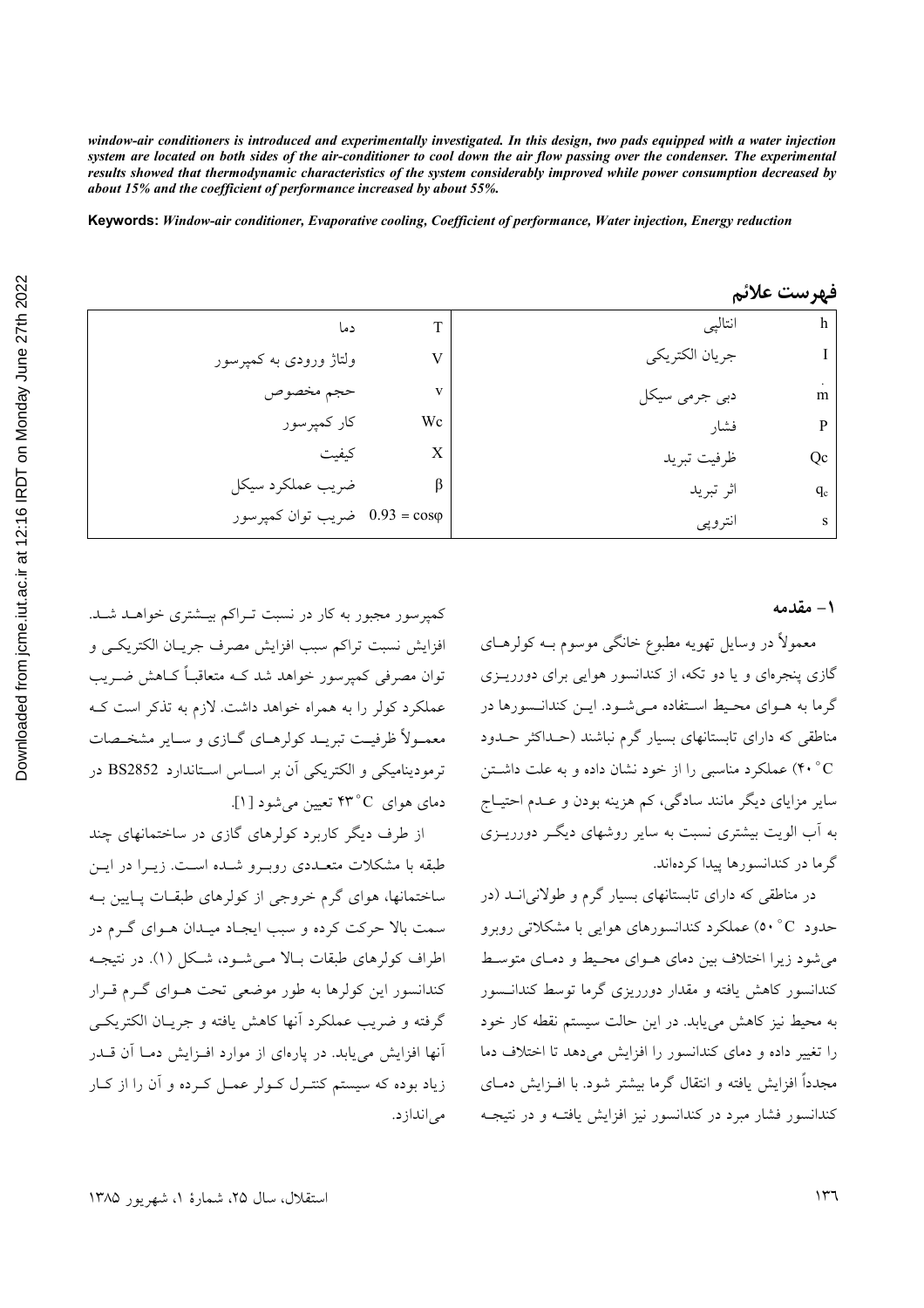

شکل ۱– ساختمان چند طبقه و میدان جریان هوای گرم در اطراف کولرها

ضریب عملکرد کولر تابع دمای محیط بـوده و مقــدار آن در شرایط بسیار گرم شدیداً کاهش می یابد. به طور تقریب به ازای هر یک درجه سانتیگراد کاهش دمای کندانسور ضریب عملکرد كولر بين ٢ تا ٤ درصد بهبود مي يابد [٢]. لـذا مـي تـوان انتظـار داشت که با افزایش دمای هوا در حدود <sup>۱۰</sup>°C ضریب عملکرد کولر در حدود ٤٠٪ کاهش يابد.

برای افزایش ظرفیت تبریـد و ضـریب عملکـرد کـولر لازم است که ظرفیت انتقال و دفع گرما در کندانـسور بـالا رود. ایــن کار از راههای مختلفی قابل انجام است که یکی از سادهترین و عملیتـرین اَنهـا اسـتفاده از روش سـرمایش تبخیـری اسـت. در روش سرمایش تبخیری می تـوان دمـای هـوای گـرم محـیط را حداکثر به اندازه دمای حباب تر پایین آورد و از این هـوا بـرای سرد کردن کندانـسور اسـتفاده کـرد. بـرای فـراهم آوردن بـستر مناسب برای تماس آب و هوا و در نتیجه انجـام فراینــد تبخیــر احتیاج به آب و دیوارههای پوشالی است. ایـن روش بـرای مناطقی که دارای آب و هوای گرم و خشک بوده کاملاً مناسب است زیرا در این مناطق همیشه اختلاف دمای قابل توجهی بـین

دمای حباب خشک و دمای حبـاب تـر وجـود دارد کـه از ايـن اختلاف طبیعی می توان بـرای کـاهش دمـای هـوای عبـوری از کندانسور استفاده کرد. در شرایط آب و هوایی گرم و مرطوب و یا گرم و نیمهمرطوب نیز از این روش باز هم میتوان استفاده كرد زيرا در اين گونه منـاطق بـا وجـود بـالا بـودن رطوبـت در سـاعات اوليــه صــبح و يــا ســاعات انتهــاى روز، در ســاعات بعدازظهر که معمولاً بیشترین استفاده از کولر صورت مـیگیــرد مقدار رطوبت نسبی هوا پایین می آید زیرا در این ساعات دمـای هوای محیط بالا رفته و رطوبتپذیری آن افزایش مـییابـد کـه متعاقباً سبب کاهش رطوبت نسبی هــوای موجــود مــیشــود. در نتیجه در این ساعات نیز اختلاف دمای مناسب بین دمای حباب خشک و دمای حباب تر به وجود می آید و استفاده از سـرمایش تبخيري قابل قبول است.

هر چند استفاده از سرمایش تبخیری برای سیستمهای تبریـد با ظرفیت بالا به شکل استفاده از برج خنککن مـورد بررسـی و مطالعه قرار گرفته شـده و حالتهـای مختلـف آن ارزیــابی شــده است [۳-٦] ولي در مورد استفاده از سـرمايش تبخيـري بـراي سیستمهای کوچک و کولرهـای خـانگی تحقیقـات چنــدانی صورت نگرفته است. حــاجي دولــو [۷ و ۸] در تحقيقــات خــود اثرات استفاده از سرمایش تبخیری در کولرهای گازی خانگی را به دو روش مورد بررسی قرار داد. در روش اول تزریـق آب بـه صورت مستقیم بر روی کندانــسور صــورت گرفتــه و در روش دوم تزریق آب بر روی دیوار پوشال<sub>ی</sub> به ضخامت ۱cm صورت گرفت که در فاصله بین فـن و کندانـسور قـرار داده شـده بـود. نتایج به دست آمده نشان داد که ضریب عملکرد سیستم در هــر دو مورد در حدود ۱۰٪ بهبود می یابد. گسوانی و همکاران [۹] در تحقیقات خود بر روی کولر دو تکه بـا ظرفیـت ٢/٥ تـن، از روش سرمایش تبخیری برای سرد کردن هوای عبـوری از روی کندانسور استفاده کردند. برای این کار آنها چهار دیوار پوشالی کـه اَب از بـالا بـر روى اَنهـا پاشـيده مـىشـود را در اطـراف كندانسور تعبيه كردند. هواي محيط ضمن عبـور از روى ايـن دیوارها سرد شده و سپس کندانسور را خنک مـیکنـد. بـر پایـه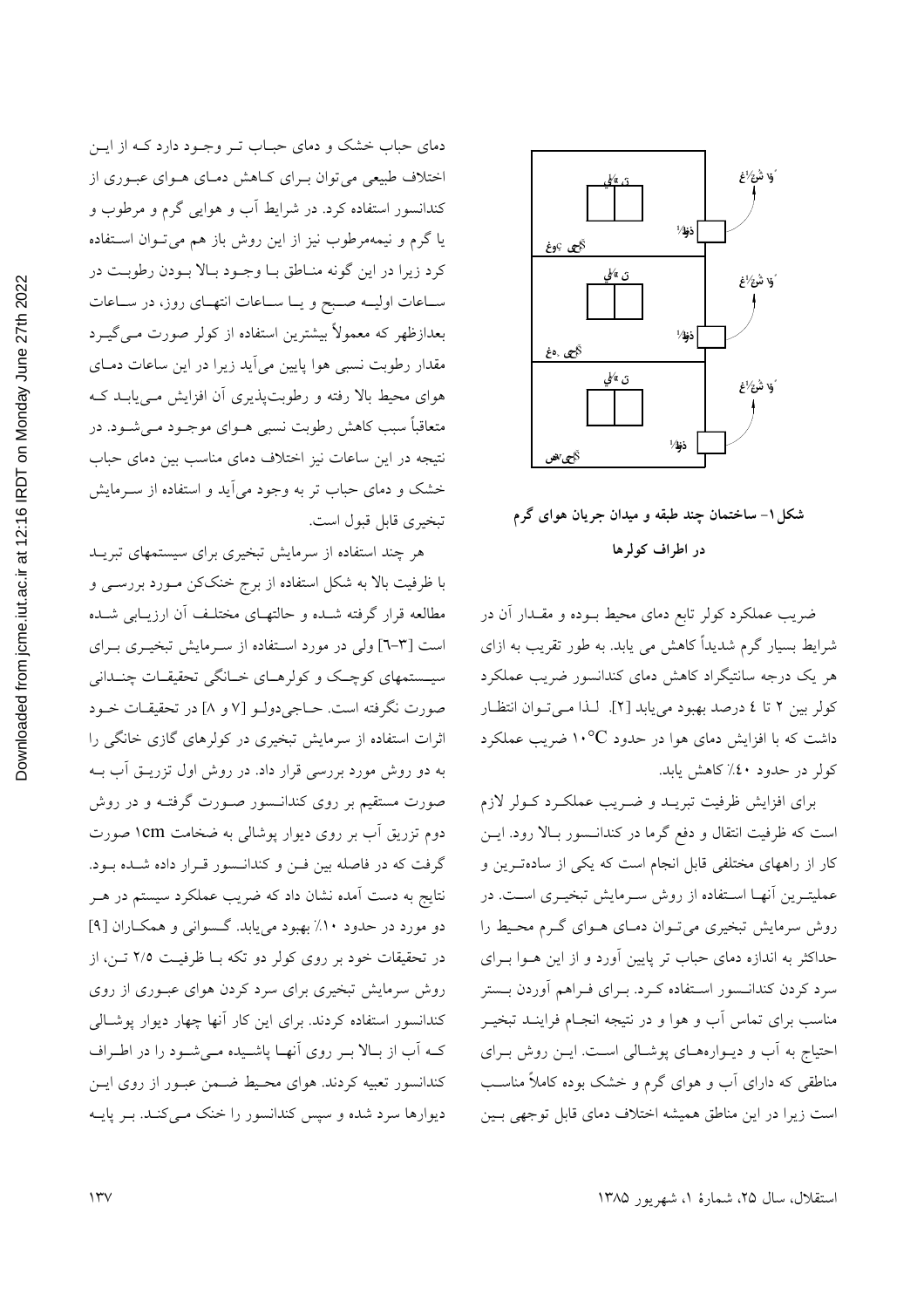

شکل ۲- نحوه استقرار دیوارههای پوشالی در طرفین کولر در طرح ديوارەھاي پوشالى داخلى

نتایج گزارش شده، کاربرد این طرح در دمای هـوای محـیط در حدود ٣٤°C سبب كاهش مصرف انرژى الكتريكـي بـه مقــدار ۲۰٪ شد. در تحقیقات مزبور نتایج مربوط بـه تغییـرات ایجـاد شده در مشخصات ترمودینامیکی سیکل در منحنی فشار-انتالپی (P-h) ارائه نــشده اســت و صــرفاً جنبــه اقتــصادی روش مــورد ارزیابی قرار گرفته شده است. در این مقاله ابتدا دو طرح جدیـد برای استفاده از روش سـرمایش تبخیـری در کولرهـای خـانگی ارائه شده و سپس این طرحها به صورت عملـی در روی کــولر مورد آزمایش اجرا شده است. بـا توجـه بـه نتـایج آزمایـشات تجربی به دست آمده به ارزیابی ترمودینـامیکی سـیکل پرداختـه شده و میزان تغییرات ایجاد شـده در تـوان کمپرسـور، ظرفیـت تبرید و ضریب عملکرد کولر مشخص شده است.

### ۲- طرح سرمایش تبخیری

در این طرح دو دیواره پوشالی در طرفین کولر در مسیر ورود هوای خنک کننده کندانسور نصب شده و آب بر روی آنها پاشیده می شود. هوای مکیده شده توسط فن از روی این دیوارهها عبور کرده و در اثر فرایند تبخیر سرد شده و سپس از روی کندانسور عبور کرده و آن را خنک مـیکنـد. بـرای اجرای این طرح از دو روش می توان استفاده کـرد. در روش



شکل ۳- موقعیت دیوارههای پوشالی طرح دیواره پوشالی داخلی از تصوير بالا

اول که طرح دیوارههای پوشالی داخلی نام دارد، دیوارههای پوشالی در درون قاب خارجی کولر جاسازی می شوند، شکلهای (۲) و (۳)، و در روش دوم کـه طـرح ديـوارههـای پوشالي خارجي نام دارد، ديوارههاي پوشالي در بيرون قــاب کولر جاسازي مي شوند، شکل(۴).

### ۲–۱– طرح دیوارههای پوشالی داخلی

در ايـن طـرح ديـوارههـاي پوشـالي در داخـل قـاب كـولر جاسازی میشوند. مزیت این طرح آن است که میتوان تمامی هوای مکیده شده را از روی دیواره پوشالی عبور داد. در نتیجـه دمای هوا کاهش بیشتری پیدا کـرده و دمـای کندانــسور پــایینتر مي آيد. آب جرياني توسط پمپ در روي پوشالها تزريق شــده و بعد از سرد كردن هـوا وارد مخـزن ذخيـره أب شـده و مجـدداً توسط پمپ به گردش در میآید.

### ۲-۲- طرح دیوارههای پوشالی خارجی

در صورتی که استفاده از طرح دیـواره پوشـالی داخلـی بـرای بعضی از کولرها به دلیل نوع چیدمان اجزای کولر مشکل باشـد میتوان از طرح دیوارههای پوشالی خارجی استفاده کرد. در این طرح دیوارههای پوشالی بر روی قاب خـارجی کـولر در مـسیر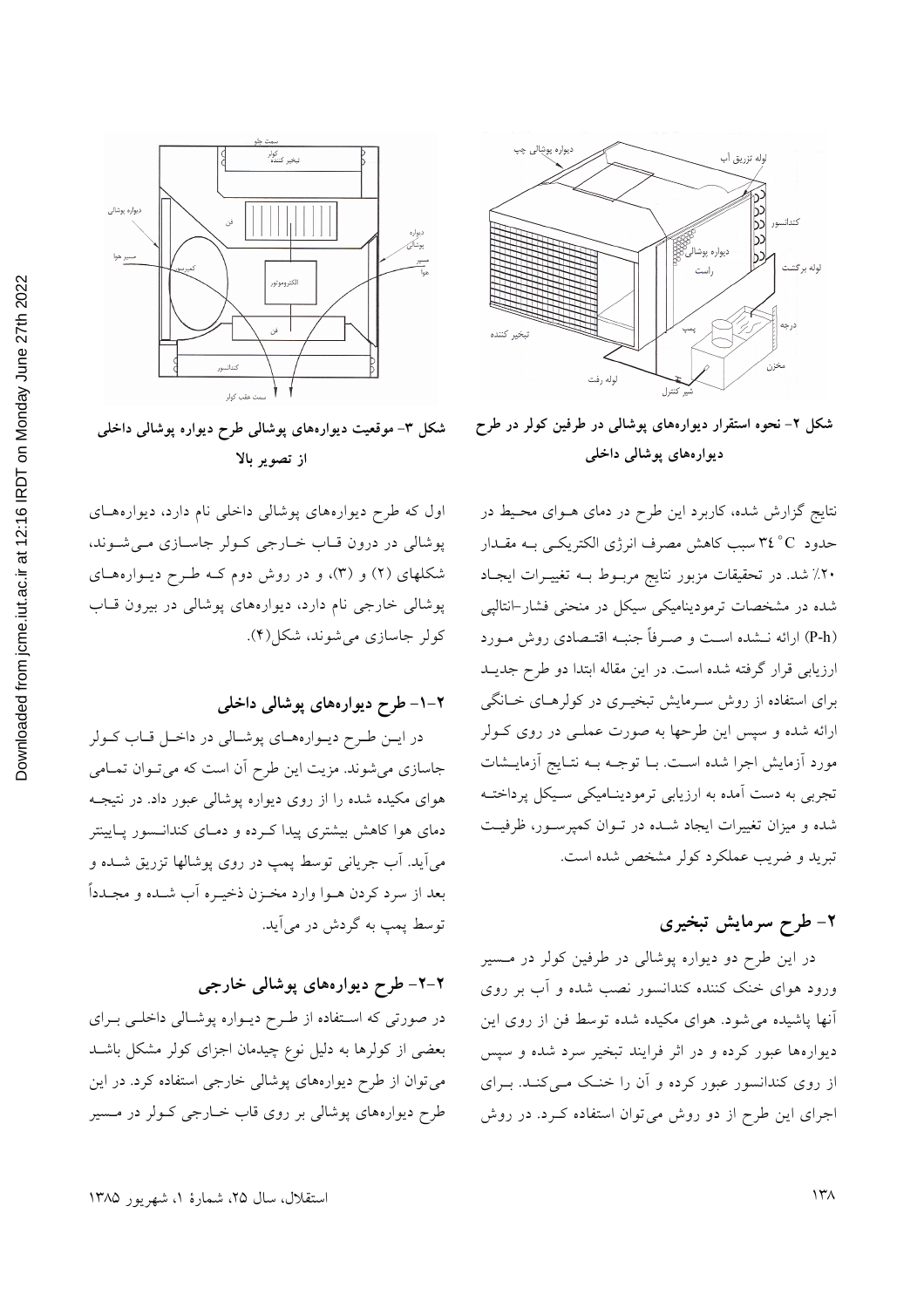

شکل ۴– نحوه استقرار دیوارههای پوشالی در طرفین کولر در طرح بیرونی

| ولتاژ: ۲۳۰ |       | فركانس: Hz ۵۰ تكفاز |           | جرم: ۸۳۰ گرم | مبرد: R ۲۲ |       | مدل: ۱۸ SF |
|------------|-------|---------------------|-----------|--------------|------------|-------|------------|
|            |       |                     |           |              |            |       |            |
|            | ظ فست |                     | دمای داخا | دمای خارج    |            | ح يان | قد، ت      |

جدول ١- مشخصات فني كولر گازي ايران

| آزمايش  | ظرفيت<br><b>BTU/HR</b> | دمای داخل<br>$\mathbf{C}$ |                  | دمای خارج<br>$\mathbf{C}$ |                  | جريان | قدرت<br>Kw  |
|---------|------------------------|---------------------------|------------------|---------------------------|------------------|-------|-------------|
| وضعيت A | ۱۹۰۰۰                  | $DB = r \gamma$           | $WB = \tau \tau$ | $DB = \gamma \gamma$      | $WB = \gamma$    | ۱۱/۱  | ۲/۱۸        |
| وضعيت B | ۱۷۵۰۰                  | $DB = \gamma \gamma$      | $WB=19$          | $DB = r\Delta$            | $WB = \tau \tau$ | 9/5   | $Y \cdot Y$ |

دریچههای عبور هوا در طرفین کولر نصب می شـود. شـکل (۴) طرح دیوارههای پوشالی متحـرک نـصب شـده در روی جـداره خارجي را نشان مي دهد.

مزیت این طرح در ساده بودن آن است بـه طـوري كـه میتوان بدون انجام هیچ گونه تغییری در اجـزای داخلـی کـولر این سیستم را در قاب خارجی اَن نصب کرد. مشکل این طـرح در آن است که ممکن است مقداری هوا از شکافها و درزهـای موجود در بدنه به داخل فن کشیده شود. در این صورت مقــدار کاهش دمای هوا کمتر شـده و در نتیجـه میـزان تـاثیر بـر روی كندانسور نيز كمتر مي شود.

## ۲–۳– مزایا و معایب طرح سرمایش تبخیری در این طرح امکان زنگزدگی کندانسور در مقایسه با طـرح پاشش مستقیم آب بر روی کندانسور بسیار کم میشود زیــرا از

ديواره يوشالي به عنوان واسطه تبخير استفاده مي شود و فاصله کندانسور از دیوارهها زیاد است. همچنین امکان رسـوب امـلاح آب بر روی کندانسور از بین میرود زیـرا کندانـسور بـا آب در تماس مستقیم نیست. در صورتی که اَب مـصرفی دارای امـلاح نمکـي باشـد رسـوب حاصـله از وجـود ايـن امـلاح بـر روي رشتههای پوشال ایجاد میشود که به دلیل ارزانی پوشالها امکـان تعويض أنها به راحتى وجود دارد. مهمترين مـشكل ايـن طـرح افزایش هزینه تمام شده کولر و نیاز به استفاده از آب است.

۳- ساخت و نصب طرحهای پیشنهادی

برای اجرای دو طرح از دستگاه کـولر گـازی بـا مشخـصات فنی زیر ساخت شرکت کولر گازی ایران استفاده شد. مشخصات فني دستگاه بر طبق استاندارد BS 2852 در جلدول(١) آمـده است. محلهـايي كــه در آن دمــا ســنج و فــشارسنج بــراي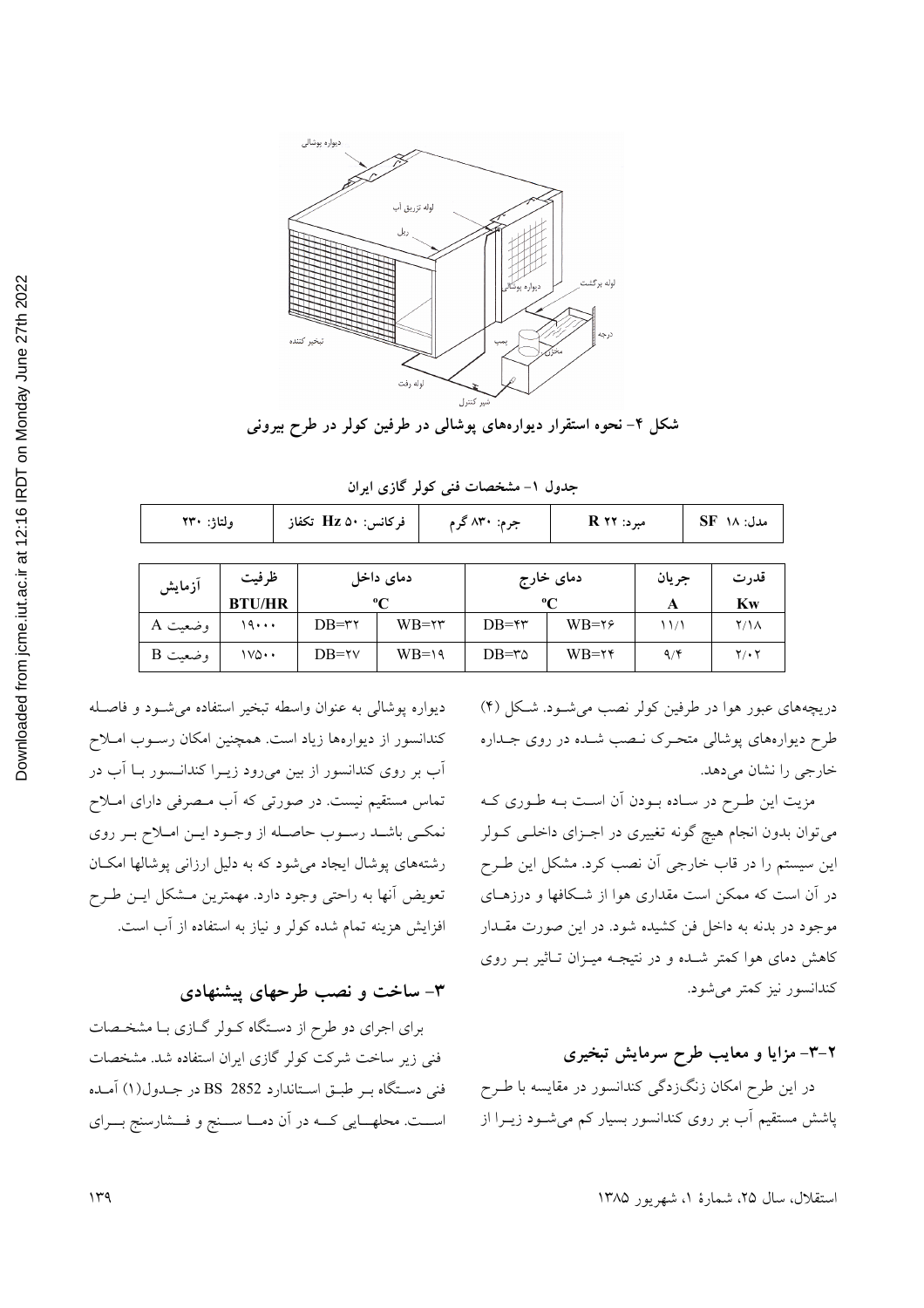

شکل ۵- محل قرار گرفتن دماسنجها و فشارسنجها در سیکل تبرید

در حالت معمولی به کار انداخته شده و بعد از حدود ۲۰ دقیقه وقتی که شـرایط سیـستم بـه حالـت پایـدار رسـید پارامترهـای مختلف ترمودينـاميكي آن قرائـت شـد. سـپس اجـزاي سيـستم کندانسور تبخیری که از قبل آماده شده بود بر روی کولر نـصب شده و کولر در حالت جدید دوباره به کار انداخته شده و بعد از حدود ۲۰ دقیقه مجدداً پارامترهای مختلف اندازه گیری و ثبت شد. به این ترتیب هــر دو اَزمـایش تقریبـاً در شــرایط محیطــی یکسان انجام شده و تفاوت در نتـایج اَنهـا بــستگی بــه شــرایط محيطى نخواهد داشت.

# ۴– نتایج آزمایشهای تجربی برای طرح دیوارههـای پوشالی داخلی

آزمایشهای مختلفی بـر روی کـولر صـورت گرفـت تـا از صحت نتايج به دست آمده اطمينـان حاصـل شـود. جـدول (٢) نتایج تجربی یکی از آزمایشهای انجام شده بر روی طرح دیواره پوشالی داخلی را نشان می دهد. (آزمایش A)

۴–۱– بررسی نتایج آزمایش منحنی فشار−انتالیی (P-h) بـرای آزمـایش A در شـکل (۶) رسم شده است. بررسی منحنی P-h نشان می دهد که دمای تقطیـر سـیکل در حدود °C ١٠ كاهش يافته ولي دماي تبخيـر در حـدود

اندازهگیری شرایط مبرد نصب شد در شکل (۵) نـشان داده شـده است. علاوه بـر انـدازهگيـري خـواص مبـرد، دماهـاي ورودي و خروجی هوا به اواپراتور و کندانسور نیز اندازهگیری شـده اسـت. برای اندازه گیری دما از ترموکوپـل نــوع T اســتفاده شــد کــه بــه سیستم دادهگیری رایانهای وصل شده بود. مدل کـارت دادهگیــری مورد استفاده از نوع AT-MIO-64E-3 ســاخت شــركت National Instrument است. برای برنامهنویسسی از نرمافزار LabView مربوط به همین شرکت استفاده شـد. بـرای تـامین آب مورد نیاز پاشش بر روی لولهها احتیاج به مدار سـیکل آب اسـت که شامل پمپ تزریق آب، مخزن، شیر تنظیم، لولههای تزریق آب و لولههای رابط است. برای تعیین مقدار مصرف أب، مخـزن أب مدرج شده و تغییرات سطح آن در زمان مشخص توسط کرنــومتر ثبت شده و نرخ تبخیر که در حقیقت برابـر بــا نــرخ مــصرف آب است محاسبه می شود. یمپ آب دارای توان ۰/۰۱۶ hp است. لوله تزریق آب به قطر داخلی ۸ میلیمتر بوده کـه سـوراخهایی بـه قطر ۰/۶ میلیمتر روی آن ایجاد شد. دیواره پوشالی با عـرض کـم در حدود ۳ سانتیمتر، که چارچوب آن از ورق فلزی تشکیل شده است برای نگهداری پوشالها ساخته شد. اندازه دیواره بـه نحـوی طراحي شد كه بتواند در طرفين كولر نصب شود.

٣–١– نحوه انجام آزمايشها برای انجام آزمایش ابتدا کولر در اتـاق مخـصوص آزمـایش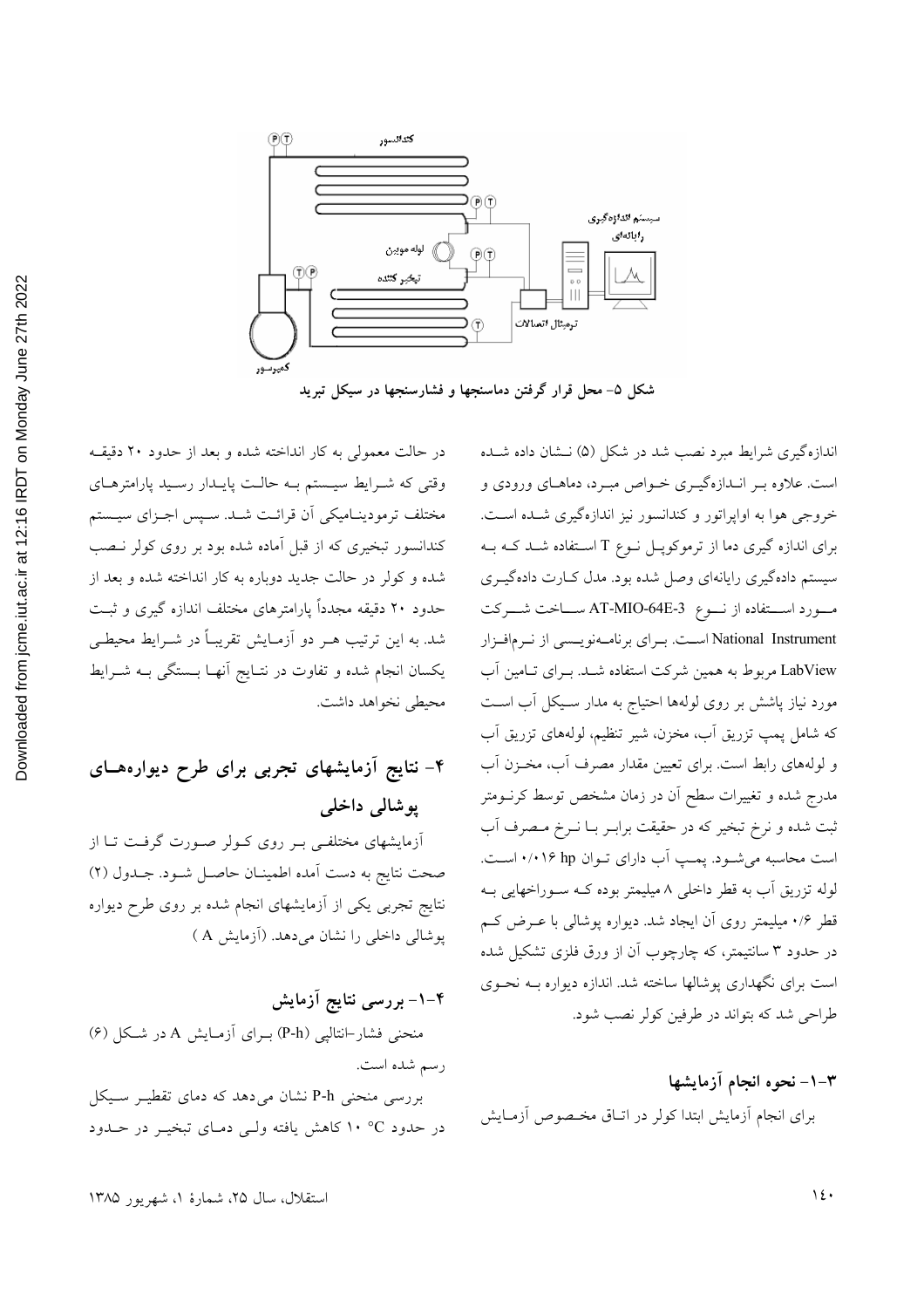

شکل ۶– مقایسه منحنی فشار–انتالپی برای حالت معمولی و طرح دیواره پوشالی داخلی (آزمایش A)

|                                            | ى <i>، د</i> . ب                            | ىي پەر بەر               |                               |             |
|--------------------------------------------|---------------------------------------------|--------------------------|-------------------------------|-------------|
| طرح دیواره پوشال <sub>ی</sub>              | طرح عادي                                    | واحد                     | پارامتر                       | ر ق.<br>م   |
| Y9                                         | 49/                                         | $\rm ^{\circ}C$          | دمای هوای حباب خشک محیط       | ١           |
| $Y\Delta/\Delta$                           | $YQ/\Delta$                                 | $^{\circ}$ C             | دمای هوای حباب تر محیط        | ٢           |
| $\Lambda$ q/ $\cdot$                       | $\mathcal{N} \cdot \mathcal{K}/\mathcal{N}$ | $\rm ^{\circ}C$          | دمای مبرد خروجی از کمپرسور    | ٣           |
| Y9                                         | $\Delta \hat{z}/\cdot$                      | $\circ$ C                | دمای مبرد خروجی از کندانسور   | ۴           |
| 17/0                                       | 10/                                         | $\circ$ C                | دمای مبرد خروجی از لوله مویین | ۵           |
| $\Upsilon \setminus \cdot$                 | 19/A                                        | $\rm ^{\circ}C$          | دمای مبرد خروجی از اواپراتور  | ۶           |
| $\mathcal{V}\Delta/\bullet$                | $YQ$ .                                      | $^{\circ}$ C             | دمای هوای ورودی به کندانسور   | $\vee$      |
| $YQ/\cdot$                                 | $\Delta$ 9/ $\cdot$                         | $\circ$ C                | دمای هوای خروجی از کندانسور   | ٨           |
| $\mathsf{r}\mathsf{r}\mathsf{r}\mathsf{d}$ | $\mathbf{r}$                                | $^{\circ}$ C             | دمای هوای ورودی به اواپراتور  | ٩           |
| $\mathsf{IV}/\bullet$                      | $\lambda/\cdot$                             | $\rm ^{\circ}C$          | دمای هوای خروجی از اواپراتور  | ۱.          |
| $\backslash \cdot/\Diamond$                | 17/0                                        | A                        | جريان مصرفى كولر أمپر         | $\setminus$ |
| $\Upsilon\Upsilon$                         | $\Upsilon\Upsilon\cdot$                     | $\mathbf V$              | ولتاژ                         | $\gamma$    |
| 128                                        |                                             | $\text{cm}^3/\text{min}$ | دبي تبخير آب                  | $\gamma$    |
| ٣۶٢.                                       |                                             | $\text{cm}^3/\text{min}$ | دبي اَب در جريان در پمپ       | $\gamma$    |

جدول ۲- داده های آزمایش مربوط به طرح دیواره یوشالی داخلی (آزمایش A)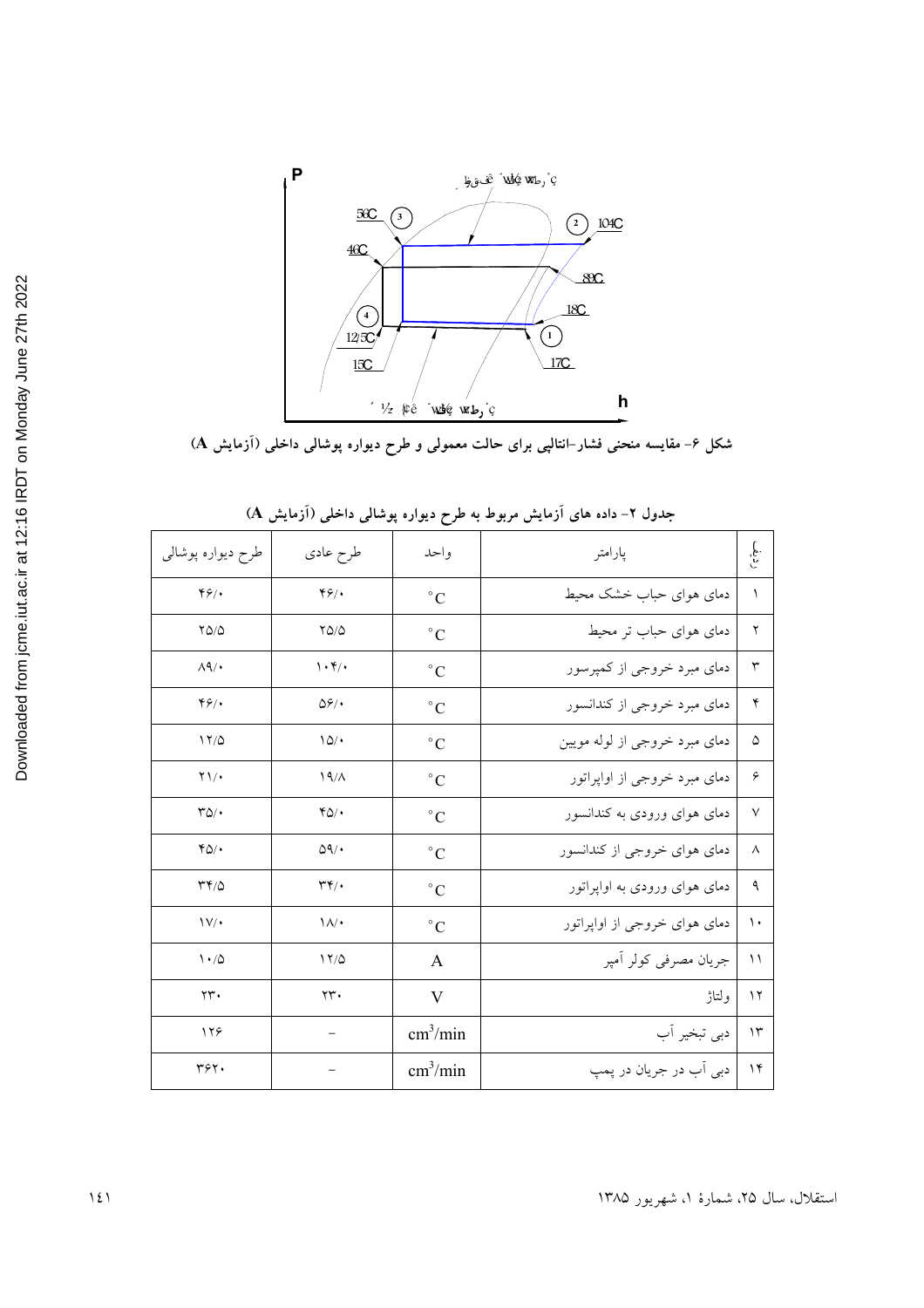

شکل ۷− منحنی فشار⊣نتالپی برای حالت معمولی و طرح دیواره پوشالی داخلی (اَزمایش B)

۲/٥°C پایین آمده است. از طرف دیگر تحـول تبخیـر در اواپراتور که با شماره ۱-۴ نشان داده شده است بـرای طـرح سرمایش تبخیری با دیوار پوشالی دارای طول بیشتری است كه نشان دهنده بيشتر بودن اثـر تبريـد در ايـن طـرح اسـت. همچنین با توجه به شکل (۶) معلوم می شود که کـار تـراکم سیکل در هنگام استفاده از سرمایش تبخیری کمتر مـیشـود. از طرف دیگر اندازهگیری جریان الکتریکی نشان میدهد که جریان مصرف شده از ۱۲/۵ آمپر به حدود ۱۰/۵ آمپر کاهش یافته است که در حدود ١٦٪ کاهش را نشان می دهد. میزان دبی آب تبخیر شده در حـدود ۱۲۶cm3/min (۷/۵ لیتـر بـر ساعت) بوده و دببی آب گردشبی در حـدود ۳٦٢٠cm<sup>3</sup>/min (۲۱۷ لیتر بـر سـاعت) اسـت یعنـی در حـدود ۳/۵٪ آب در جریان در مدار تبخیر شده و به هوای محیط منتقل می شود.

دمای هوای خروجی از کندانسور که شاخص بسیار مهمی از وضعیت کندانسور و دمـای متوسـط آن اسـت در حــدود ١٤ درجه سانتیگراد کاهش یافته و از ℃0° به ℃20 رسیده است. اما دمای هوای خروجی از اواپراتور تغییر چندانی نداشته است و در حدود ١٨°C باقی مانـده اسـت. دمـای هـوای ورودی بـه کندانسور که در طرح کندانسور تبخیـری نـشان دهنـده میـزان کاهش دمای هوای محیط توسط دیواره پوشالی است در حـدود ۰°C/ كاهش يافته است.

### ۴–۲– بررسی نتایج آزمایش همراه با اندازهگیری فشار مبرد

برای اطلاع از مقدار فشار و میزان تغییرات آن در سـیکل، آزمایش دیگری انجام شد که در آن علاوه بر اندازهگیری دمـا میزان فشار مبرد در سیکل در نقـاط مختلـف بــا نــصب فــشار سنجهاي مخصوص اندازهگيري شد.

جـدول (٣) نتـايج تجربـي مربـوط بـه زمـايش B را نـشان مى دهد.

بررسی منحنی P-h در شکل (۷) نشان می دهد که در اثـر استفاده از دیـواره پوشـالی فـشار خروجـی از کمیرسـور در حدود ۸۵۰kpa کاهش یافته است (از ۲۳۶۰kpa به ۱۵۳۰kpa رسیده) که در حدود ۳٦٪ کاهش را نشان می دهـد. از طـرف دیگر با وجود کاهش چشمگیر فشار تقطیر، فـشار اوایراتــور کاهش زیادی نداشته است و از ۴۹۶kpa به ۴۰۸ kpa رسیده است یعنی در حدود ۱۹٪ کاهش را نشان میدهد. به عبارت دیگر نسبت فشار کمپرسور که متناسب با جریـان الکتریکـی مصرفي است در حالت معمولي ٤/٩٥ بوده ولبي در حالت استفاده از طرح پوشالی به ۳/۹۵ رسیده است کـه در حـدود ٢٠٪ كاهش را نشان مى دهد. علت كاهش نسبت فشار پايين آمدن دمای کندانسور و در نتیجه فشار کندانسور است.

بررسی دمای تقطیر سیکل نیز نشان می دهـد کـه دمـای مبرد از ٥٨٥ در حالت معمولي بـه دمـاي ٤١٥C در طـرح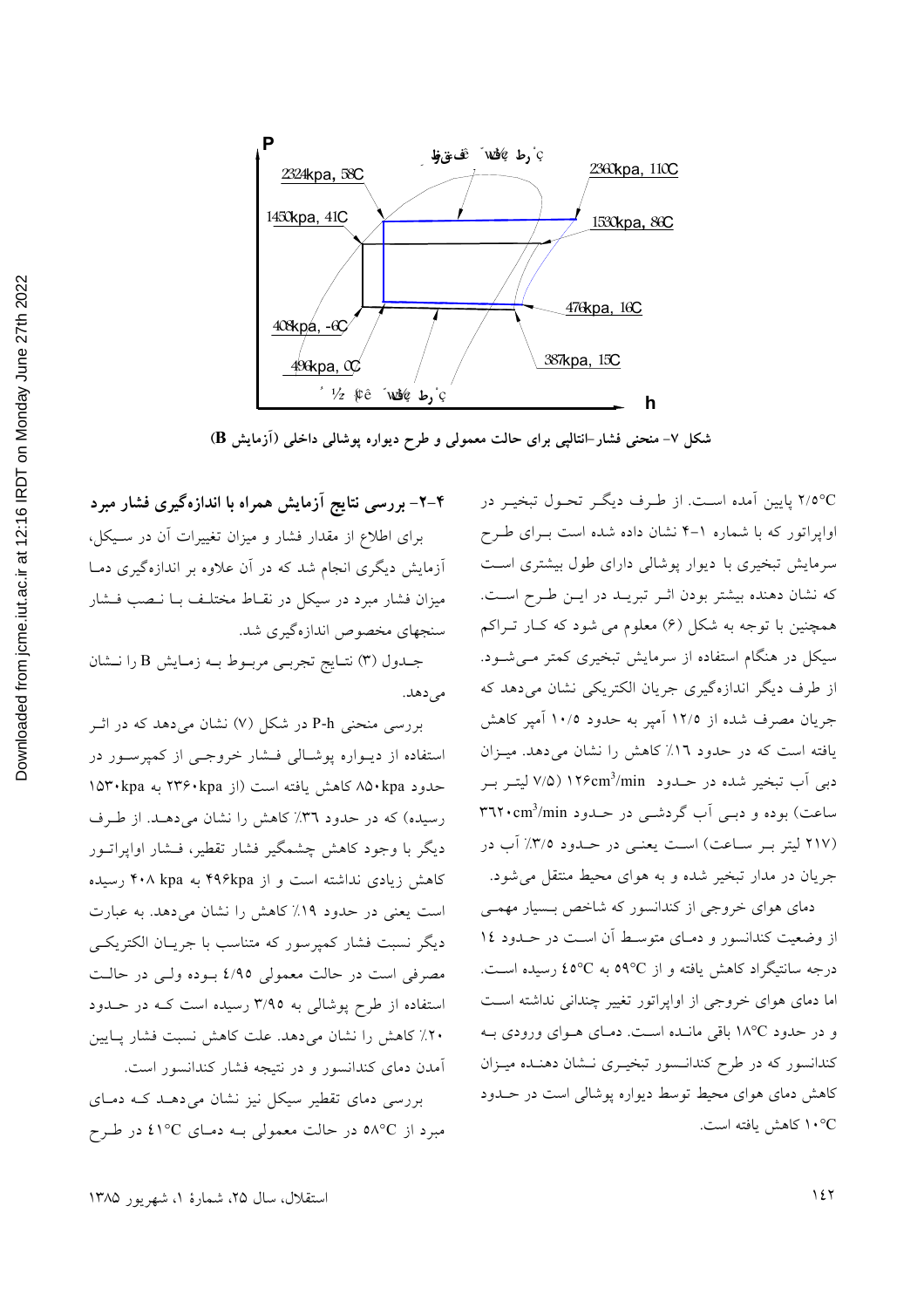| طرح ديواره پوشالي               | طرح عادي                    | واحد                     | پارامتر                       | رديف          |
|---------------------------------|-----------------------------|--------------------------|-------------------------------|---------------|
| YY/0                            | YY/0                        | $^{\circ}$ C             | دمای هوای حباب خشک محیط       | $\lambda$     |
| $\mathbf{Y} \mathbf{Y}$         | $\mathbf{Y} \mathbf{Y}$     | $^{\circ}$ C             | دمای هوای حباب تر محیط        | ٢             |
| $\Lambda$ ۶/۰                   | $\mathcal{N} \cdot / \cdot$ | $\rm ^{\circ}C$          | دمای مبرد خروجی از کمپرسور    | $\mathsf{r}$  |
| $Y\$                            | $\Delta\Lambda/\bullet$     | $^{\circ}$ C             | دمای مبرد خروجی از کندانسور   | ۴             |
| 9/                              | $\mathcal{A}/\mathcal{A}$   | $^{\circ}$ C             | دمای مبرد خروجی از لوله مویین | ۵             |
| 10/                             | 19/                         | $\rm ^{\circ}C$          | دمای مبرد خروجی از اواپراتور  | ۶             |
| $\mathcal{M}$                   | $\Delta V/\bullet$          | $^{\circ}$ C             | دمای هوای خروجی از کندانسور   | $\vee$        |
| $\mathbf{Y} \mathbf{Y} / \cdot$ | $YQ/\cdot$                  | $^{\circ}$ C             | دمای هوای ورودی به اواپراتور  | $\wedge$      |
| 10/0                            | $\mathcal{V}/\mathcal{V}$   | $^{\circ}$ C             | دمای هوای خروجی از اواپراتور  | ٩             |
| 9/7                             | $\cdot$ /9                  | A                        | جريان مصرفى كولر أمپر         | $\mathcal{L}$ |
| 10 <sup>r</sup>                 | ۲۳۶.                        | kpa                      | فشار خروجي كمپرسور            | $\setminus$   |
| 140.                            | ۲۳۲۴                        | kpa                      | فشار خروجي از كندانسور        | $\gamma$      |
| $\mathbf{Y} \cdot \mathbf{A}$   | ۴۹۷                         | kpa                      | فشار خروجي از لوله مويين      | $\gamma$      |
| YAY                             | <b>YV۶</b>                  | kpa                      | فشار خروجي از اواپراتور       | $\gamma$      |
| 179                             |                             | $\text{cm}^3/\text{min}$ | دبي تبخير اّب                 | ۱۵            |
| ٣۶٢.                            |                             | $\text{cm}^3/\text{min}$ | دبي آب در جريان در پمپ        | ۱۶            |

جدول۳- دادههای آزمایش مربوط به طرح دیواره پوشالی داخلی (آزمایش B)

ديواره پوشالي كاهش يافتـه اسـت. نكتـه جالـب توجـه آن است که دمای ٥٨°C تقریباً برابر با دمای اشباع فریــون ٢٢ در فشار ۲۳۲۵kpa بوده و دمای ٤١°C نیز تقریبـا برابـر بـا دمای اشباع فریون ۲۲ در فشار ۱۵۵۵kpa است که این خود نشان دهنده صحت أزمايشهاى انجـام شــده و دقـت قابـل قبول نتایج تجربی در تطابق با جداول اشباع ترمودینامیک است. دمای مبرد در خروج از لوله مویین در حدود ٣٥C كاهش يافته است. البته بايد توجه كرد كه به دليل مقاومت سطح تماس و مقاومت هدایتی مقادیر اندازهگیری شده دما در اواپراتور با دمای واقعی اختلاف کمی خواهند داشت که قابل صرف نظر است.

مقدار جريان الكتريكي مصرف شده در حالت عادي ١٠/٩ آمپر بوده که برای طرح دیـواره پوشـالی بـه حـدود ۹/۲ آمپـر کاهش یافته است که در حدود ١٥٪ کاهش نشان مے دهـد.

میزان دبی آب تبخیر شده نیز در حـدود ۷/۵ لیتـر بـر سـاعت است. دبی آب چرخشی در حدود ۲۱۷ لیتر بر ساعت است. دمای هوای خروجی از کندانسور در حـدود °° ۱۸ درجـه سانتیگراد کاهش یافته و از ٥٧°C بـه ٣٩°C رسـیده اسـت. دمای هوای خروجی از اواپراتور نیز در این حالت کاهش چندانی نداشته است و ١٧°C به C° ١٥/٥ رسيده است. اين نشان می دهد که کاهش دمای کندانسور تاثیر منفی بر روی عملکرد سردکنندگی سیکل نداشته است.

۵– نتایج آزمایش تجربی بــرای طــرح دیــوارههــای پوشالی خارجی جدول (۴) نتایج ازمایش تجربی، ازمـایش C، بـرای طـرح ديوارههاي يوشالي خارجي را نشان مي دهد.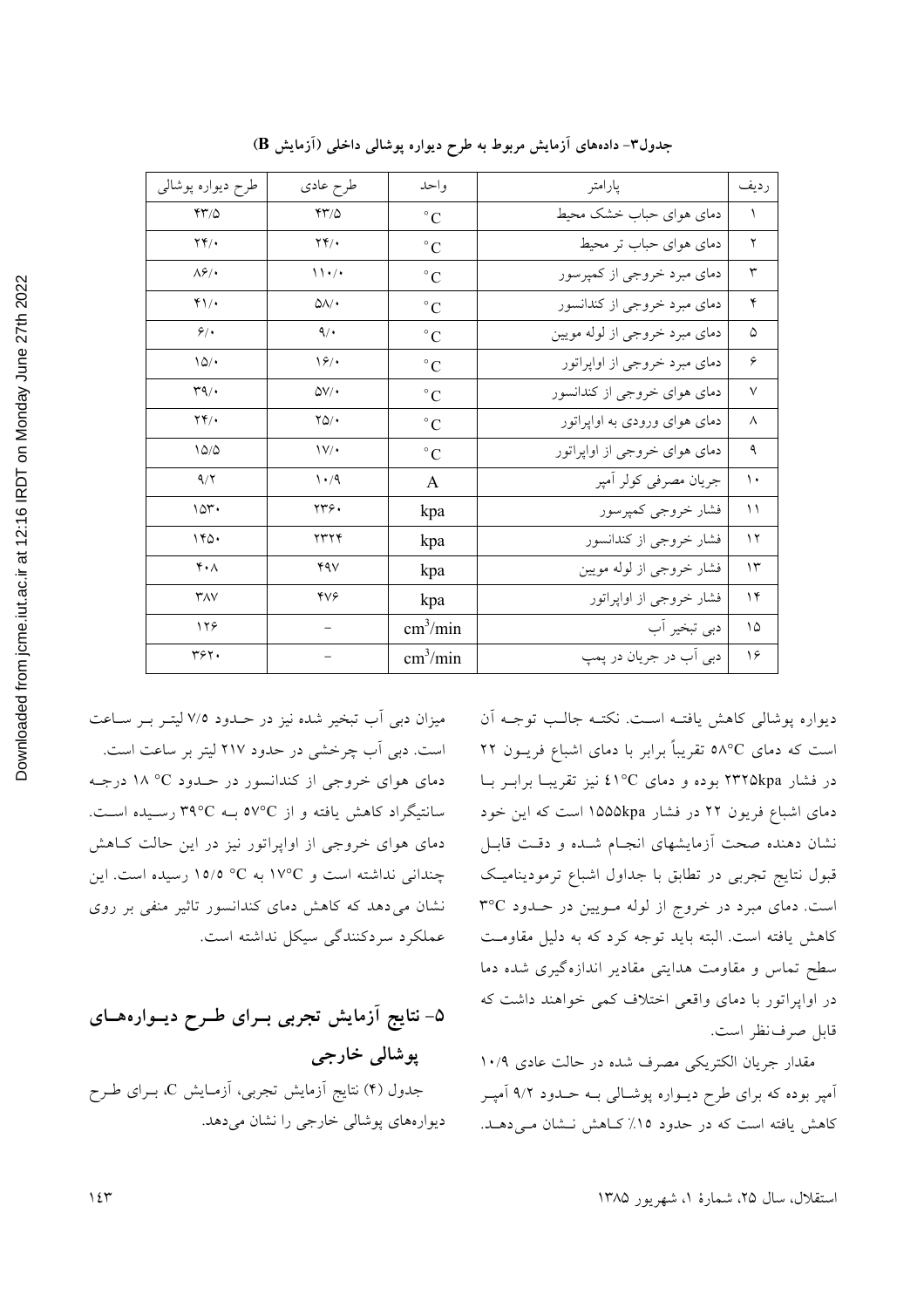| ديواره پوشالي     | عادى               |                          | حالت كندانسور                | $\setminus$   |
|-------------------|--------------------|--------------------------|------------------------------|---------------|
| $Y/\cdot$         | $Y\Lambda/\Delta$  | $^{\circ}C$              | دمای هوای حباب خشک محیط      | $\mathsf{r}$  |
| 7910              | 7910               | $^{\circ}C$              | دمای هوای حباب تر محیط       | $\mathsf{r}$  |
| $Y$ ۶/۰           | $\mathbf{Y}$ .     | $^{\circ}$ C             | دمای هوای حباب خشک اتاق      | ۴             |
| $\lambda/\lambda$ | 19/0               | $^{\circ}C$              | دمای هوای حباب تر اتاق       | ۵             |
| 9.1.              | $V\cdot$ / $\cdot$ | $^{\circ}$ C             | دمای هوای خروجی از کندانسور  | ۶             |
| $\frac{1}{2}$     | $YY/\Delta$        | $^{\circ}C$              | دمای هوای ورودی به اواپراتور | $\vee$        |
| 17/0              | 10/                | $^{\circ}C$              | دمای هوای خروجی از اواپراتور | $\wedge$      |
| $\frac{1}{2}$     | $\frac{17}{4}$     | A                        | جريان مصرفي كولر             | ٩             |
| $\mathcal{N}$     |                    | $\text{cm}^3/\text{min}$ | دبي تبخير آب                 | $\mathcal{L}$ |
| ۳۶۲.              |                    | $\text{cm}^3/\text{min}$ | دبي اَب در جريان در پمپ      | $\setminus$   |
| ۲۵                |                    | $\circ$ C                | دمای آب برگشتی به مخزن       | $\gamma$      |

جدول ۴- دادههای آزمایش مربوط به طرح دیواره پوشالی خارجی (آزمایش C)

در این آزمایش دیوارههای پوشالی ساخته شده بـر روی قـاب خارجي كولر نصب شد. از أنجا كه با نصب قـاب خـارجي بـر روی کـولر امکـان نـصب دماسـنجها و فــشار سـنجها بــر روی لولههای کندانسور و اواپراتور وجـود نداشـت لـذا مشخـصات مبرد در سیکل تبرید در این آزمایش اندازهگیـری نگردیــد و بــه اندازهگیری سایر پارامترها اکتفا شد.

# 0–۱– بررسی نتایج آزمـایش بــرای طــرح دیــوارههــای يوشالي خارجي

بررسی نتایج آزمایش نشان میدهد که میزان آمپـر مـصرفی از ۱۲ آمیر به حدود ۱۰/۲ آمیر رسیده است کـه در حــدود ۱۱٪ کاهش را نشان می دهد. دمای هوای خروجی از کندانسور در حدود C° ۱۰ کاهش نشان می دهد و دمای هوای خروجهی از اوایراتور در حدود °C ۲°C کاهش یافتـه اسـت. سـایر پارامترهـا تقریباً ثابت بوده و یا تغییرات قابل ملاحظهای نداشته است.

مقايسه نتايج اين أزمايش با طرح ديوار پوشالي داخلـي نـشان میدهد که مقدار کاهش مصرف جریان الکتریکی در این طرح کمتر شده است که علت آن را می توان بـه شــرح ذیــل تفــسیر کرد. در طرح دیواره پوشالی داخلی دیوارههـا در داخـل کـولر نصب بوده و لذا تمـامی هـوای عبـوری از کندانـسور از روی پوشالهای مرطوب عبور کرده و کاهش دمای بیــشتری در هــوا صورت میگیرد و کندانسور بهتر خنک میشود. امـا در طــرح دیواره پوشالي خارجي چون ديواره پوشالي روي قاب خارجي نصب شده است وبین دیواره خارجی و دیوارههای داخلی فاصله وجود دارد لذا حالت أببندي كامـل وجـود نداشـته و مقداری از هوای مکیده شده توسط فن از روی دیواره پوشالی مرطوب عبور نمي کند. در نتيجه هوا به مقــداري کــه در طــرح دیواره داخلی سرد می شد، خنک نمـی شـود. بـرای رفـع ایـن مشکل میتوان از نوارهای لاستیکی برای درزبنـدی استفاده كرد تا ميزان نفوذ و نشت هوا را كاهش داد.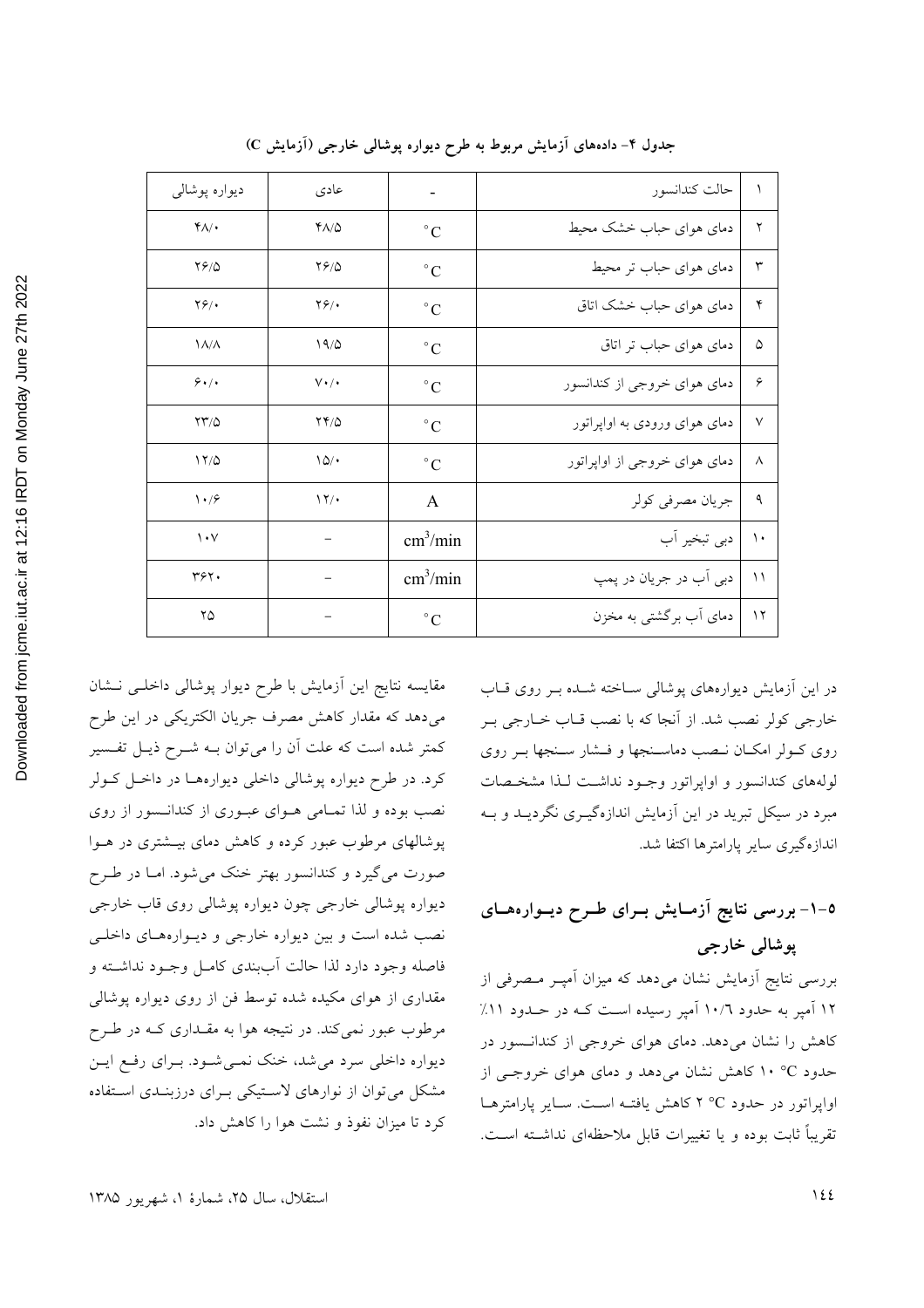| $T_1 = \frac{9}{4}$                | $T_2=11.7$                        | $T_3 = \circ \wedge \wedge$         | $T_4 = \cdot$ / $\cdot$                          | $\rm ^{\circ}C$      |
|------------------------------------|-----------------------------------|-------------------------------------|--------------------------------------------------|----------------------|
| $P_1 = \gamma \gamma \epsilon$     | $P_2 = \gamma \gamma \gamma$ .    | $P_3 = \gamma \gamma \gamma \gamma$ | $P_4 = \gamma \gamma$                            | kpa                  |
| $h_1 = \gamma \epsilon \gamma / 9$ | $h_2 = r \gamma v/v$              | $h_3 = 119/7$                       | $h_4 = \sqrt{9/\tau}$                            | kj/kg                |
| $v_1 = \cdot \wedge \omega$ ۶۳۲    | $V_2 = \cdot / \cdot \cdot \cdot$ | $V_3 = \cdot / \cdot \cdot 9000$    | $V_4 = \cdot / \cdot \cdot \vee \circ$           | $m^3/kg$             |
| $S_1 = \cdot$ /9/3                 | $S_2 = \cdot 4970$                | $S_3 = \cdot$ /۴۱۶۹                 | $S_4 = \cdot$ / $\uparrow \uparrow \wedge \cdot$ | kj/kg <sup>o</sup> K |

جدول ۵- مشخصات ترمودینامیکی سیکل برای آزمایش در طرح معمولی

| جدول ۶– مشخصات ترمودینامیکی سیکل برای ازمایش در طرح دیواره پوشالی داخلی |  |  |  |
|-------------------------------------------------------------------------|--|--|--|
|-------------------------------------------------------------------------|--|--|--|

| $T_1 = \delta$                      | $T_2 = \lambda \hat{z}/\cdot$                   | $T_3 = \gamma \sqrt{1 + \gamma^2}$                     | $T_4 = -\frac{\epsilon}{4}$                             | $^{\circ}C$          |
|-------------------------------------|-------------------------------------------------|--------------------------------------------------------|---------------------------------------------------------|----------------------|
| $P_1 = r_A v$                       | $P_2 = \text{Var}$ .                            | $P_3 = \gamma \gamma \delta$                           | $P_4 = \gamma \cdot \Lambda$                            | kpa                  |
| $h_1 = \gamma \gamma \gamma/\gamma$ | $h_2 = r \cdot 1/v$                             | $h_3 = \frac{4\pi}{3} \cdot \sqrt{2\pi}$               | $h_4 = \frac{4\pi}{3} \cdot \sqrt{2\pi}$                | kj/kg                |
| $V_1 = \cdot / \cdot 55$            | $V_2 = \cdot / \cdot \cdot \cdot \times \wedge$ | $V_3 = \cdot / \cdot \cdot \cdot \wedge \wedge \wedge$ | $V_4 = \cdot / \cdot \cdot \wedge \wedge$               | $m^3/kg$             |
| $S_1 = \cdot$ /994                  | $S_2 = \cdot 490A$                              | $S_3 = \cdot$ /۳۳ $\wedge$                             | $S_4 = \cdot \wedge \wedge \wedge \wedge \wedge \wedge$ | kj/kg <sup>o</sup> K |

#### ۶- محاسبات مربوط به مشخصات عملکرد سیکل

با توجه به نتایج به دست آمده در آزمایشهای تجربی مربوط به طرح دیواره پوشالی داخلی می توان مشخصات ترمودینامیکی سیکل از جمله ظرفیت تبرید، اثـر تبریــد و ضـریب عملکـرد را محاســبه كــرد و ميــزان تــاثيرات روش ســرمايش تبخيــرى را مشخص کرد. این محاسبات برای طرح دیواره پوشـالی داخلـی انجام می شود، جدول (۳)، زیرا در این طرح دما و فشار مبرد در قسمتهای مختلف سیکل اندازهگیری شده است و بر اساس آنها میتوان مشخصات ترمودینامیکی مبرد ۲۲ را در قسمتهای مختلف به طور دقیقتری محاسبه کرد. برای طرح دیواره پوشالی خارجي مي توان از مقايسه مقدار آميـر مـصرفي و دمـاي هــواي کندانسور و اواپراتور میزان کـاهش تـوان مـصرفی را مـشخص کر د.

برای انجام محاسبات ابتدا مشخصات ترمودینامیکی مبرد در نقاط چهارگانه سیکل با استفاده از دادههـای تجربـی بـه دسـت آمده و جداول ترمودینامیکی تعیین میشوند. سپس با استفاده از روابط ترمودینامیکی مقادیر مربوط به توان کمپرسور، دبی مبرد، ظرفیت تبرید، اثر تبرید و ضریب عملکـرد مـشخص مـیشـود. برای این کار با استفاده از آمپر و ولتاژ به دست آمده ابتدا تــوان

استقلال، سال ۲۵، شمارهٔ ۱، شهریور ۱۳۸۵

مصرفی کولر از معادله (۱) محاسبه می شود و سپس با استفاده از معادله کار کمپرسور، معادلـه (٢)، مقـدار دبـي جرمـي مبـرد محاسبه می شود. با استفاده از دبی جرمی به دست آمده می توان ظرفیت تبرید را با استفاده از معادله (۳) محاسبه کرد. مقادیر اثر تبرید و ضریب عملکرد سیکل نیـز بـه ترتیـب بـا اسـتفاده از معادلات (۴) و (۵) محاسبه می شوند.

$$
Wc = VI\cos\phi\tag{1}
$$

$$
m = \frac{W_c}{h_2 - h_1}
$$
 (7)

$$
Q_c = m(h_1 - h_3) \tag{(*)}
$$

$$
q_c = (h_1 - h_3) \tag{(*)}
$$

$$
\beta = \frac{h_1 - h_3}{h_2 - h_1} \tag{2}
$$

مشخصات ترمودینامیکی مبرد درنقـاط مختلـف سـیکل بـر اساس دادههای جدول (۳) به دست می آیـد کـه بـرای طـرح معمولي در جدول (۵) و براي طرح ديواره پوشـالي داخلـي در جدول (۶) نشان داده شده است. در این جداول زیرنویس (۱) مربوط به خروجی مبرد از اواپراتور، زیرنـویس (۲) مربـوط بـه خروجي مبرد از کميرسور، زيرنويس (٣) مربـوط بــه خروجــي مبرد از کندانسور، و زیرنویس (۴) مربوط بــه خروجــی مبــرد از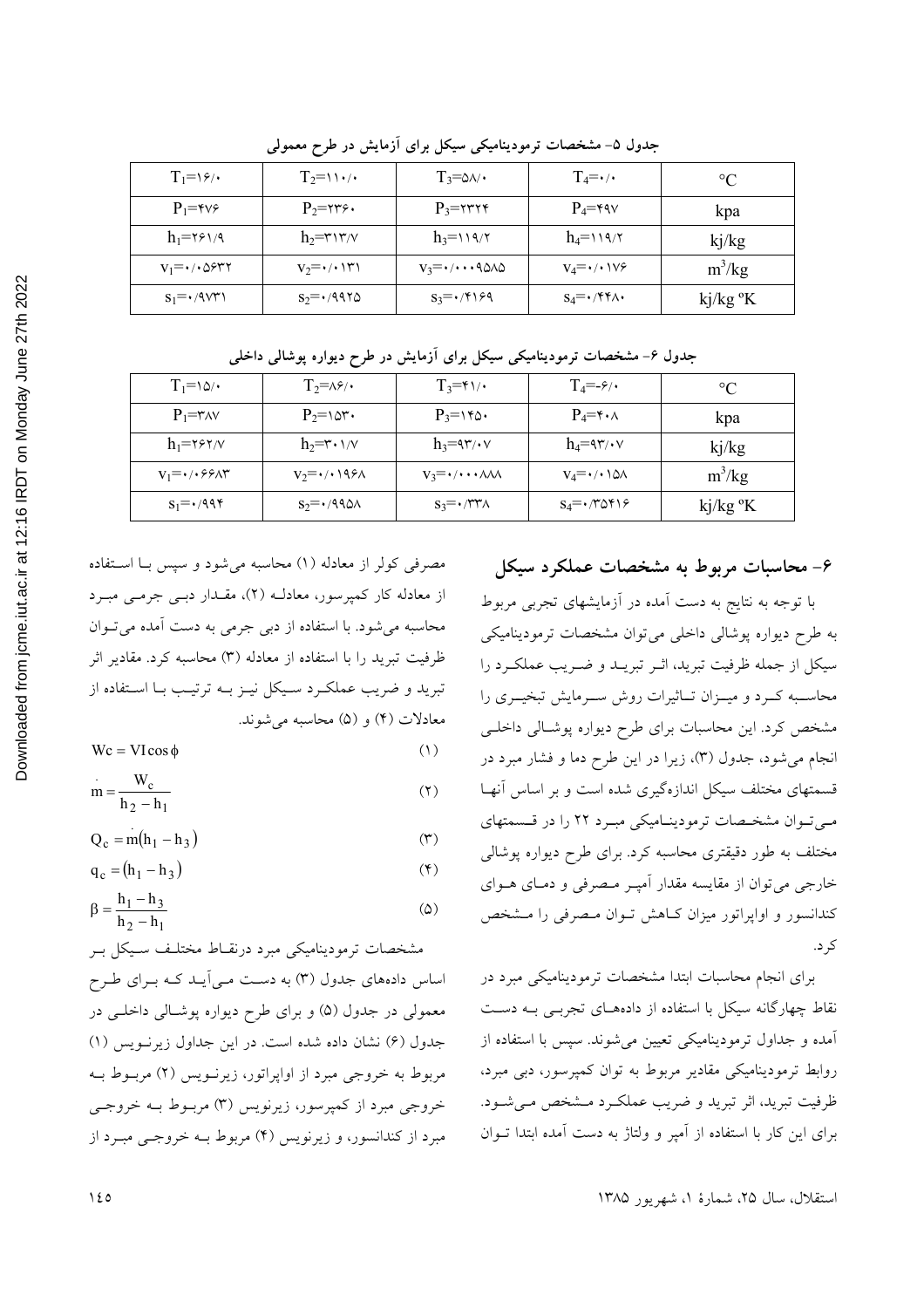| ؛                                               |  |
|-------------------------------------------------|--|
| ;<br>;<br>;                                     |  |
|                                                 |  |
|                                                 |  |
|                                                 |  |
| i Dunday Normani                                |  |
|                                                 |  |
|                                                 |  |
|                                                 |  |
|                                                 |  |
|                                                 |  |
|                                                 |  |
|                                                 |  |
|                                                 |  |
|                                                 |  |
|                                                 |  |
|                                                 |  |
|                                                 |  |
|                                                 |  |
|                                                 |  |
|                                                 |  |
|                                                 |  |
|                                                 |  |
|                                                 |  |
|                                                 |  |
|                                                 |  |
| wnloaded from jcme.jut.ac.ir at 12:16 IRDT on I |  |
|                                                 |  |
|                                                 |  |
|                                                 |  |
| į                                               |  |

2022

| پارامتر | واحد                     | طرح معمولي   | طرح دیواره داخلی                     | در صد تغییرات |
|---------|--------------------------|--------------|--------------------------------------|---------------|
| Wc      | Watt                     | ۲۴۳۲         | $\mathbf{Y} \cdot \Delta \mathbf{Y}$ | $-\lambda$    |
| M       | gr/sec                   | 49/99        | $\Delta 7/80$                        | $+/\sqrt{7}$  |
| Qc      | Watt                     | $5V \cdot 1$ | $\Lambda$ 9٣١                        | $+/\tau$      |
| $q_c$   | kj/kg                    | ۱۴۲          | ۱۶۹                                  | $+/\Delta$    |
| ß       | $\overline{\phantom{0}}$ | Y/VQ         | $\mathfrak{r}/\mathfrak{r}$          | $+/-00$       |

جدول ۷– نتایج محاسبات مربوط به طرح دیواره پوشالی داخلی

کولر نیز افزوده می شود. محاسبه ضبریب عملک د سبیکل ک شاخص نهایی ارزیابی سیکل است نشان می دهد که مقدار آن تا حدود ٥٥٪ بهبود يافته است. نتايج ساير أزمايشهاى انجام شــده در دمای محیط بین ۴۰-۵۰ درجـه سـانتیگراد همگــی نــشان از كاهش مصرف انرژى الكتريكي و افزايش ظرفيت تبريد سـيكل دار د.

نتایج به دست آمده برای سـرمایش تبخیـری بـا اسـتفاده از دیوارہهای پوشالی خارجی نـشان مـی دهـد کـه میـزان کـاهش مصرف برق در این روش تا حـدود ۱۰٪ اسـت کـه نـسبت بـه طرح دیوارههای پوشالی داخلی کمتر است. دلیـل ایـن کـاهش عدم امکان آب بندی کامل در مسیر هوای مکیده شده است. در صورت انجمام پیارهای از تغییـرات در سـاختمان داخلـی کـولر می توان اثرات این طرح را نیز به مقدار قابل ملاحظهای افـزایش داد که امید است در تحقیقات بعدی به آن پرداخته شود.

تشکر و قدردانی نویسنده مراتب تشکر خود را از معاونت پژوهشی دانشگاه شــهید چمران اهواز برای حمایت مالی از انجام این پروژه اعلام می دارد.

لوله مویین است. بعد از مشخص شـدن شـرایط ترمودینـامیکی مبرد در نقاط مختلف می توان بـا اسـتفاده از معـادلات و روش ارائه شده در قبل پارامترهای مورد نیاز را محاسـبه کـرد کـه در جدول (۷) نشان داده شده است. همان طور کـه در جـدول (۷) نشان داده شده است در طرح ديواره پوشالي داخلي مصرف توان کمیرسور ۱۵٪ کمتر شده است. دبی جرمی میرد در سبیکل ١٢٪، ظرفيت تبريد ٣٣٪، اثر تبريد ١٩٪ و ضـريب عملكـرد در حدود ٥٥٪ بهبود يافته است.

### ۶- نتیجه گیری

بررسی نتایج دادههای تجربی نشان میدهد که با بکارگیری روش سرمایش تبخیری از طریق اجـرای طـرح دیـوار پوشـالی داخلي مي توان در دماي هواي محيط حـدود -0° م، تــا حـدود ۱۵٪ در مصرف انرژی الکتریکی صرفهجـویی کـرد. علـی رغـم كاهش در مصرف جريان الكتريكي، ظرفيت سرمايــشي نــه تنهــا کاهش نمی یابد بلکه مقدار آن بیشتر نیز میشود. نتایج به دست آمده نشان می دهد که ظرفیت تبرید تا حدود ٣٣٪ قابل افـزایش است. به عبارت دیگـر بــا اســتفاده از ایــن تکنیــک نــه تنهــا در مصرف برق صرفهجويي مي شود بلكه بر قدرت خنك كننــدگي

مراجع

- 1. BS 2852: Part 1: "Testing for Rating of Room Air-Conditioners," British Standard Institution, 1982.
- 2. Cengel, Y. A., and Boles, M. A., Thermodynamics, An Engineering Approach, 3<sup>rd</sup> Ed., pp. 620, McGraw-Hill, Boston, 1998.
- 3. Dossat, Roy J., Principal of Refrigeration, pp. 398, Prentice Hall, New Jersey, 1991.
- 4. Baloney, P. L., Refrigeration and Air Conditioning, pp. 411, Hanna Publishers, Delhi, 1997.